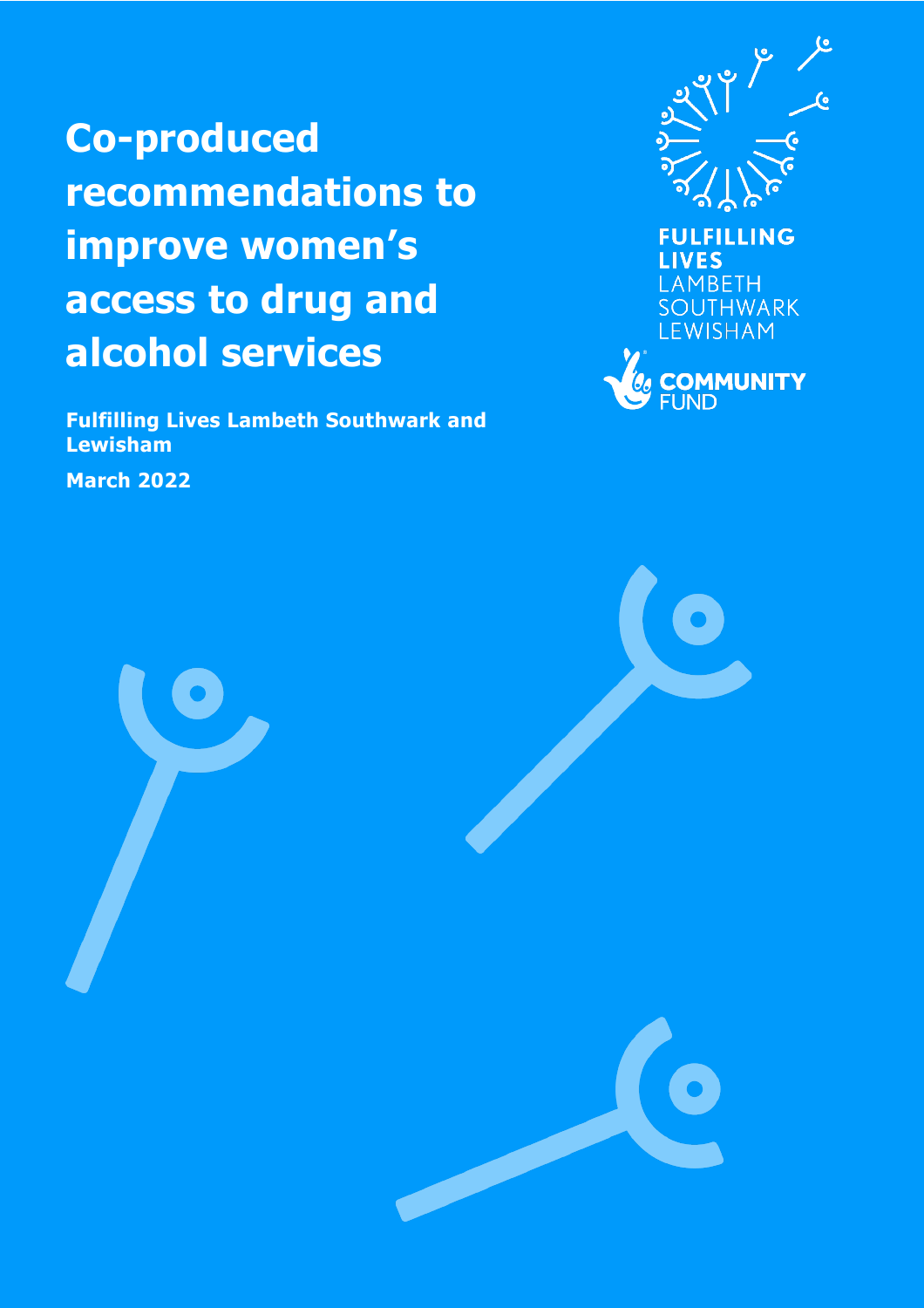

This document is a co-produced design proposal for a gender informed women's only access to treatment space. The design has been co-created by women with lived experience of using drug and alcohol services and service practitioners and was facilitated and collated by Fulfilling Lives Lambeth Southwark and Lewisham (Fulfilling Lives LSL).

All the quotes we have used in this document come from participants in the workshops, excluding the initial three which came from women experiencing multiple disadvantage living in local hostels during consultations undertaken by the Fulfilling Lives LSL Community Team. We chose quotes which we felt captured the voice of the group and some have been edited to protect anonymity.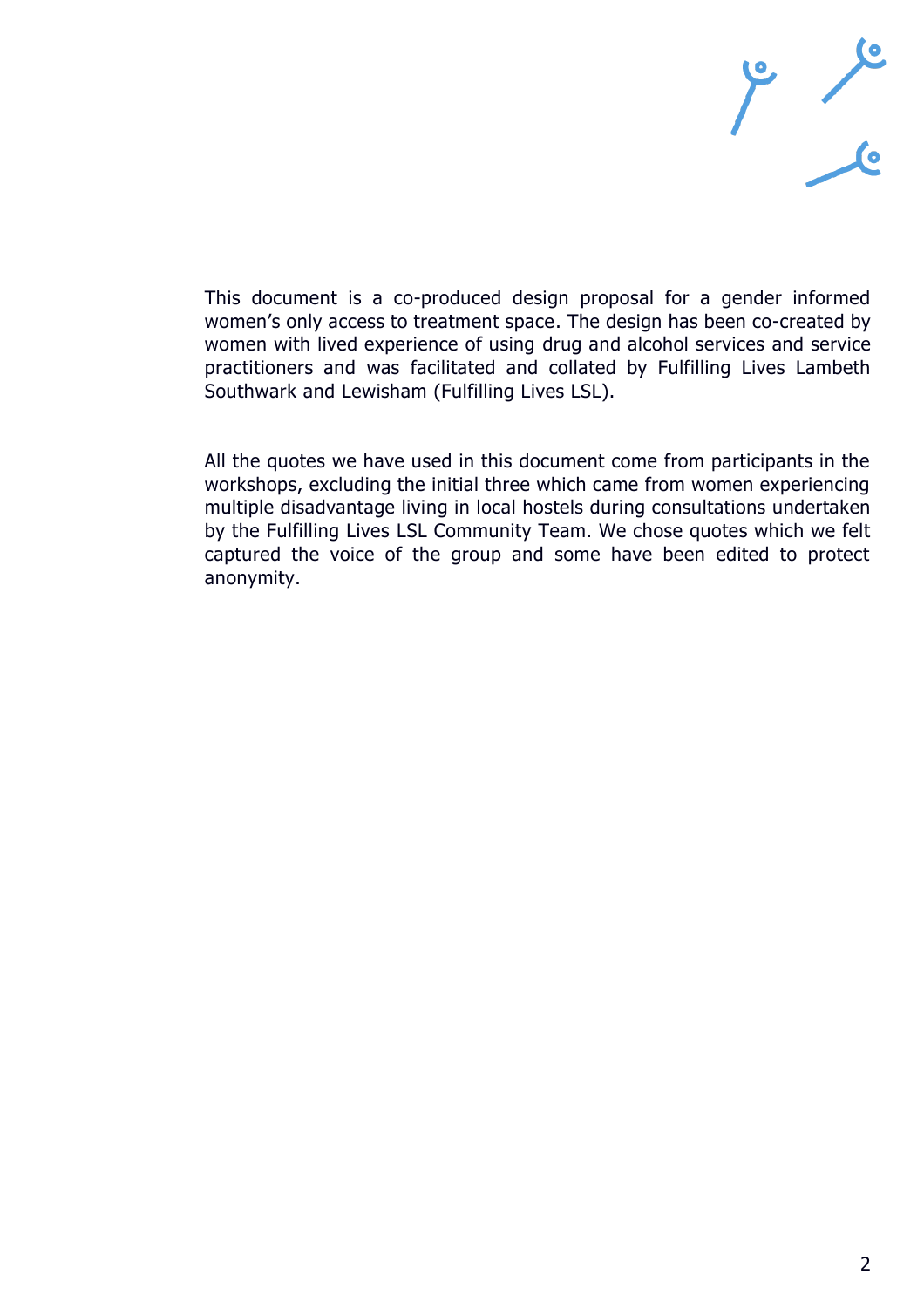# **About Fulfilling Lives Lambeth, Southwark and Lewisham**

Fulfilling Lives Lambeth, Southwark, and Lewisham (LSL) is funded by The National Lottery Community Fund and is part of the National Fulfilling Lives Programme. This is a £112 million investment over 8 years supporting people who are experiencing multiple disadvantage; the people we work with have a combination and interconnected needs and experiences of mental ill-health, are homeless/or at risk of homelessness, substance use and/or contact with the criminal justice system.

We acknowledge that the system doesn't work for everyone – particularly people who experience greater levels of disadvantage. 57% of the people we work with are women who experience high levels of domestic abuse, sexual exploitation and violence.

Certitude is the lead agency of the programme, delivering the programme in partnership with Thames Reach and strategic partners: South London and Maudsley NHS Trust and the three boroughs of Lambeth, Southwark and Lewisham.

Our three core aims are:

• Co-production: Giving equal value to the voices of both the decision makers and the people we support, so that all opinions are heard and respected equally.

• Service delivery: Working alongside people and services learning and testing different interventions to change the lives of people experiencing multiple disadvantages for the better  $-$  now and in the future.

• System change: Making an impact on the way people are supported - by influencing policy and practice, locally and nationally.

If you would like to get in touch you can do so at:





www.fulfillinglivesIsI.london

information@fulfillinglivesIsI.london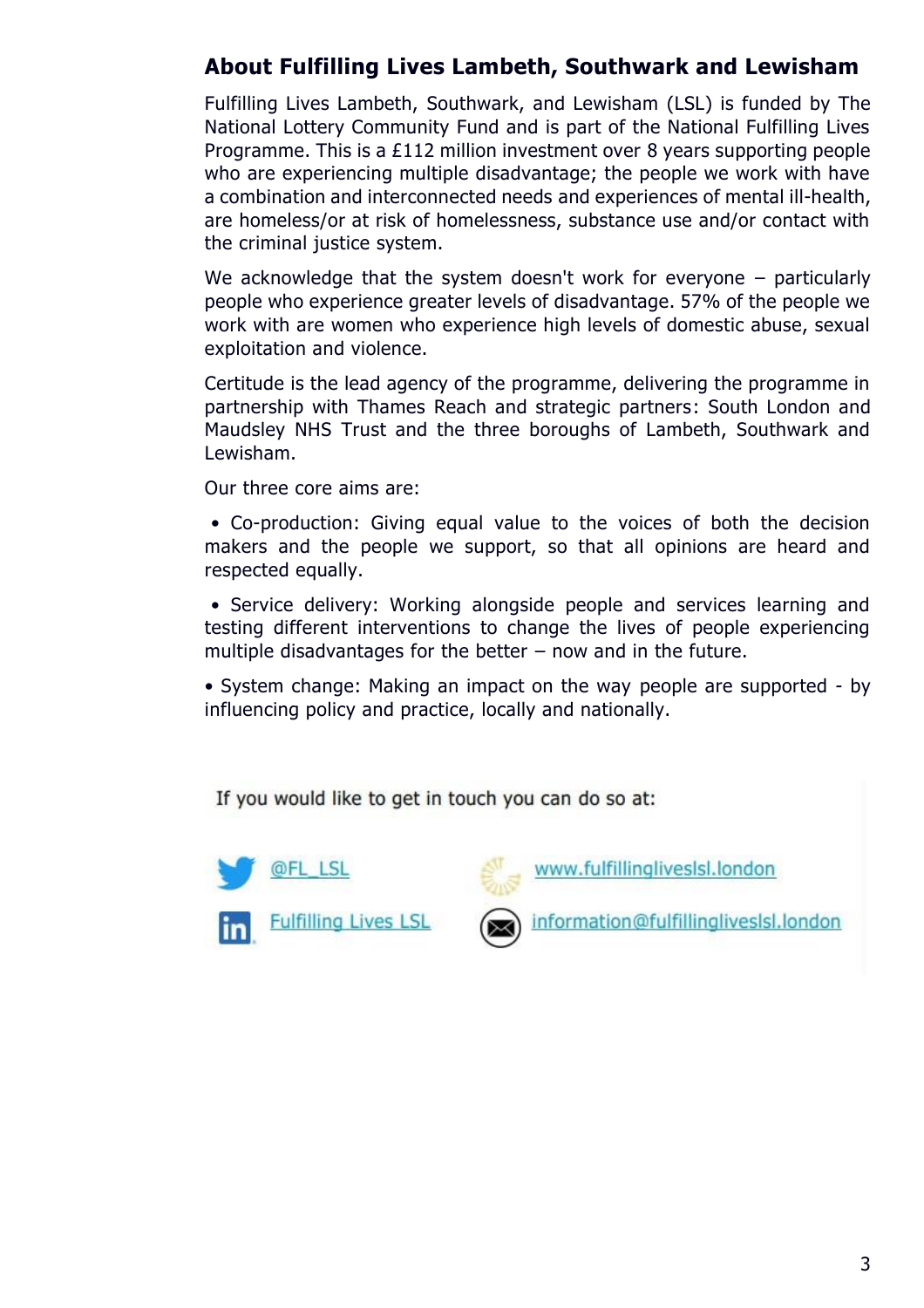# **Introduction**

This report was initially designed to share with local commissioners and service leads in one of our boroughs; however, we have amended the content as we felt this learning would be useful to others. We have chosen to keep the original borough anonymous in this report to protect those who took part.

In our Programme review in 2018, women being supported by Fulfilling Lives LSL reported barriers to accessing drug and alcohol treatment. They found that the structure of assessments, waiting periods and the male dominated environment were key factors in these barriers and resulted in women dropping out of treatment, elevated levels of script re-starts and continued levels of substantial risk.

"I don't necessarily want to stop using drugs between 8:30 and 9:30am. Sometimes there's too much going on in my life to commit to such a small window, and if you do get there you might not even be seen".

Woman with Lived Experience

"Sometimes you just need to get away from men, this is especially true if you sex work or are with a man who beats you up"

### Woman with Lived Experience

We fed this information back to local commissioners who asked us to gather feedback from a wider number of women to explore whether they had similar experiences.

We set up a shared learning forum to bring together practitioners working with the same group of women. We discovered that our findings were in line with experiences gathered from other services supporting women experiencing multiple disadvantage. The women we spoke to have a clear understanding of the barriers they experienced and were keen to have their opinions heard. One woman said:

"A collective voice is better than a lonely voice"

#### Woman with Lived Experience

However, we did find that it could be challenging for the women to imagine how things could improve as they had multiple negative experiences, and little belief that anything would change.

Alongside talking to women about the support they received we also facilitated several shared learning forums with key stakeholders including commissioners and practitioners. These forums looked at how we could work collectively to co-produce improved access routes into treatment that would promote positive outcomes for women experiencing multiple disadvantage.

### **Methodology and Development of the workshops**

Following the learning forums, we wanted to find a way to bring women with lived experience, practitioners and commissioners together to increase the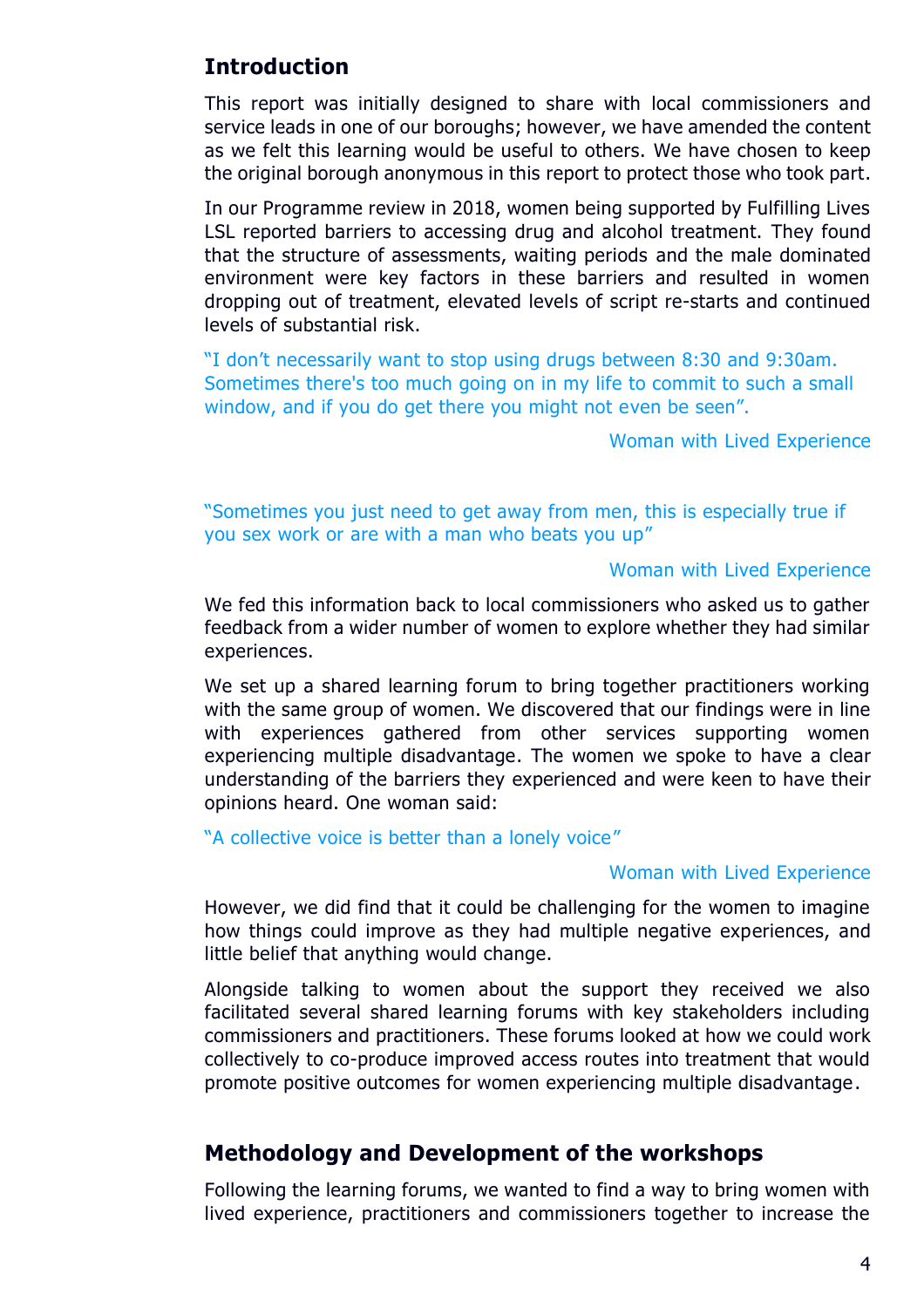depth of understanding for all parties so that the barriers to access experienced by women facing multiple disadvantage could be overcome.

We heard that various initiatives that had been tried in the past without this approach had not been perceived as successful. We believed that co-creating with different stakeholders could lead to positive outcomes for women.

"I've seen so many services for women decommissioned over the years, it becomes increasingly upsetting and frustrating"

#### **Practitioner**

Fulfilling Lives Lambeth Southwark Lewisham facilitated a series of six workshops using an Appreciative Inquiry (AI) approach, with the aim of cocreating a gender-informed pilot to address the barriers identified around access to treatment for women.

Appreciative Inquiry (AI) is a collaborative, strengths-based approach designed to create changes in services or systems. Below is a definition from PositivePsychology.com: <sup>1</sup>

Appreciative Inquiry is a way to engage groups of people in selfdetermined change. It focuses on what is working rather than what is not working and leads to people co-designing their futures.

AI was chosen for the workshop design as it allowed the facilitators to work with the group to identify and develop innovative ideas rather than focus on barriers and problems. We felt we had gathered enough feedback on these issues through our earlier consultations. The workshops were not designed to ignore the negative experiences of participants, and time was given in the second workshop to express these first-hand.

 $<sup>1</sup>$  To read more about the appreciative inquiry model and our findings around using it as a</sup> tool for co-production, please go to our website: [https://fulfillingliveslsl.london/co](https://fulfillingliveslsl.london/co-production-whats-working/)[production-whats-working/](https://fulfillingliveslsl.london/co-production-whats-working/)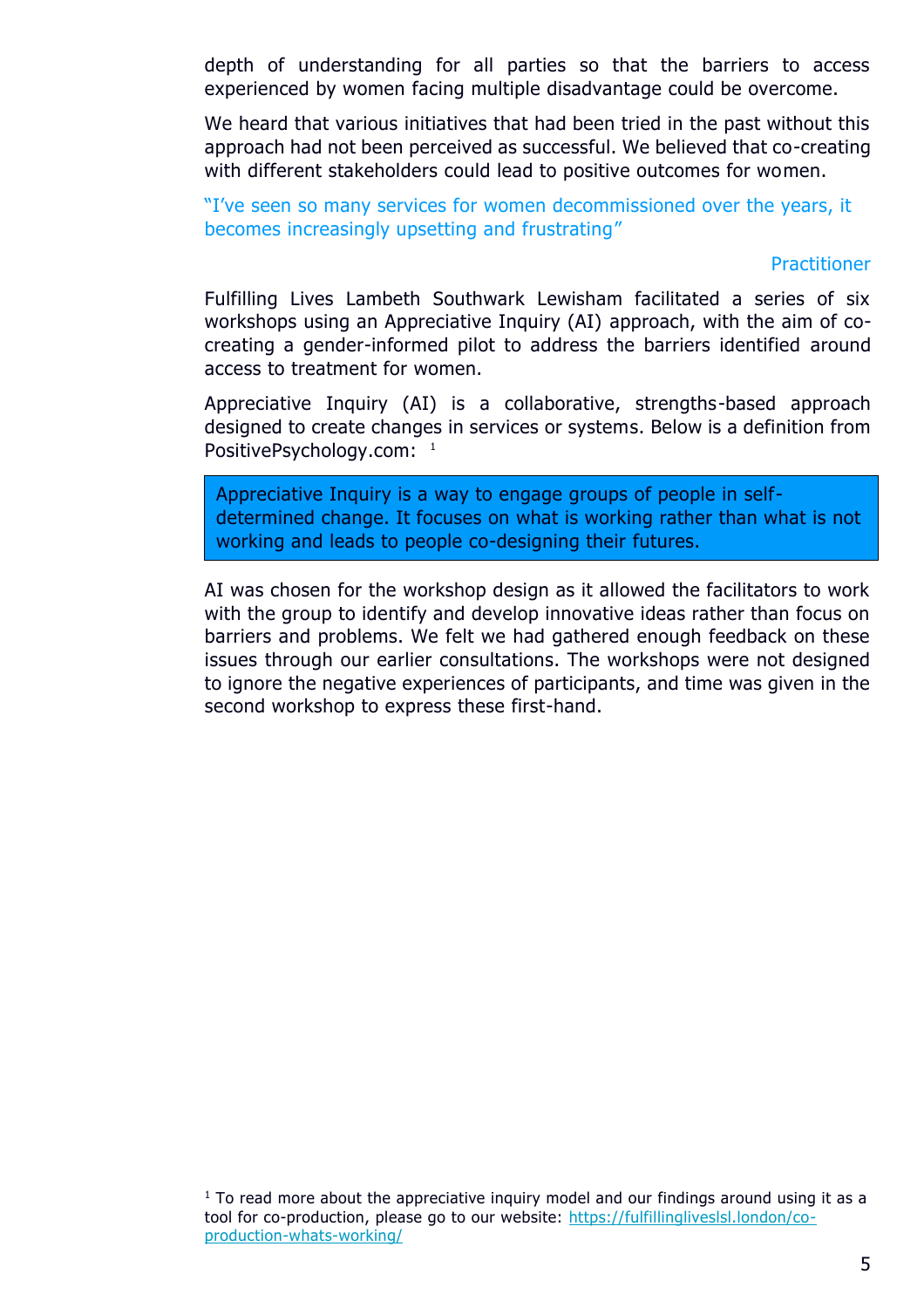

The workshops were attended by seven women; four of whom had lived experience of using services and three current practitioners. They were cofacilitated by two members of the FLLSL Community Team.

We chose to keep the group numbers small to create an intimate space where all the participants felt at ease, and that their views, experiences, and contributions were heard and held with equal value. We recognised that it might be the first time that they had worked in this way and that this could potentially create challenges or conflict.

The participants recognised that not all voices were represented in the group and that there was a need for wider consultation to make sure that the design was sensitive to the needs of all, including women from different faiths, languages, cultures, trans women and non-binary people.

We used group discussion and Miro Boards (an online tool) to capture their feedback and ideas.

The participants were supported to co-create a group agreement in the first workshop to identify what was needed to keep the space safe. It was important for the cohesion of the group to acknowledge and surface any unspoken power dynamics and recognise the difference in experience, knowledge, and perspective before moving forward with the work.

However, from the beginning of the workshops, it was clear that the participants had an ardent desire to work together and influence change.

"I've been there done that, and I feel lucky to have an opportunity to get involved in making things better for other women"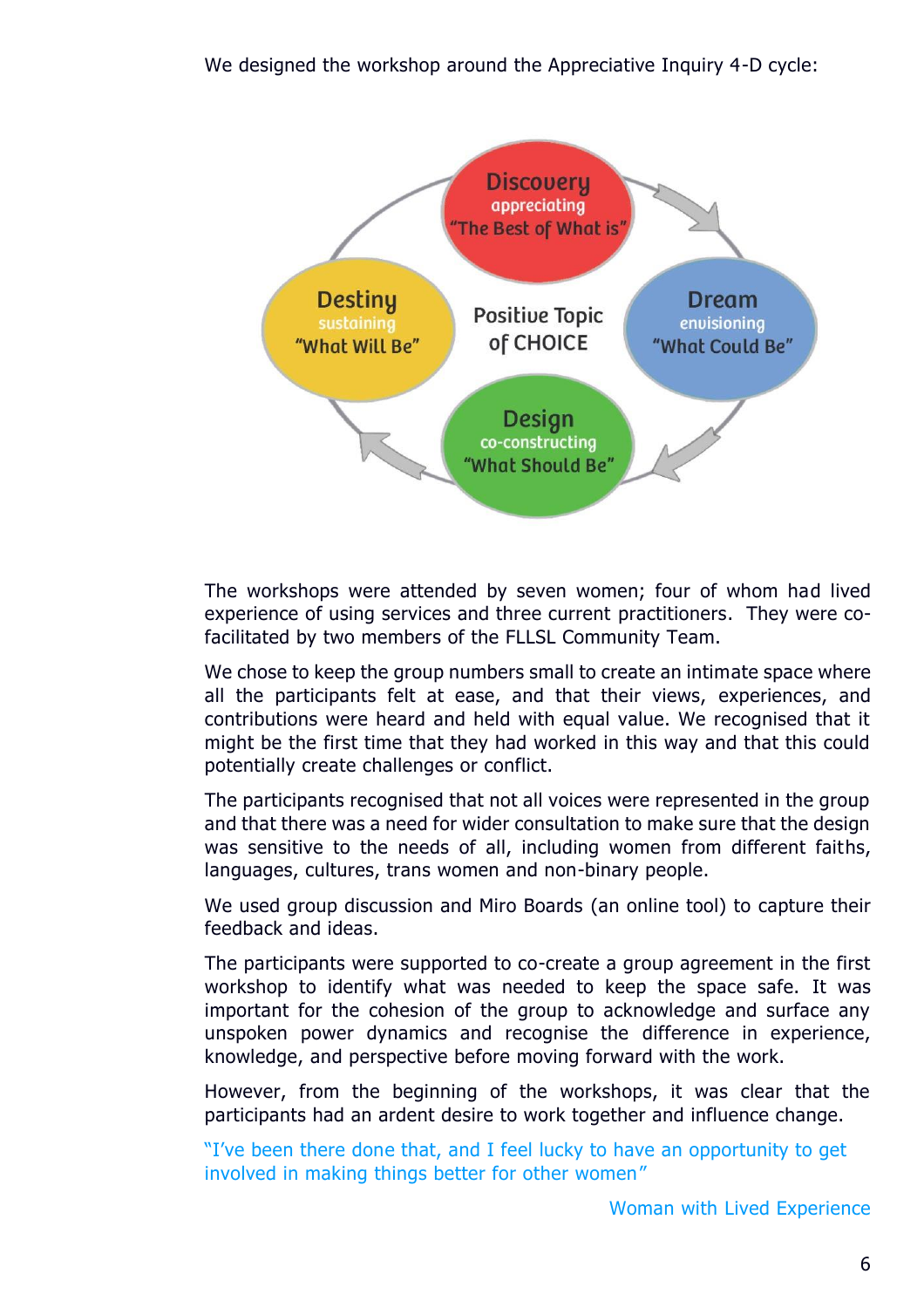"I have had clients who have talked to me about the barriers they face, this felt like an opportunity to create something to meet their needs"

**Practitioner** 

# **Pilot Design**

The workshops focused on key areas important to creating a holistic and gender-informed service. These included building design, who would work there and what services they would provide. We discussed why this service would be different to what currently exists, who would benefit and why.

|                      | <b>Current Strengths</b>                                                                                                                                                                                                                                                                                                   |
|----------------------|----------------------------------------------------------------------------------------------------------------------------------------------------------------------------------------------------------------------------------------------------------------------------------------------------------------------------|
|                      | One of the areas that was consistently described positively was the<br>women's relationships with those supporting them. The women<br>with lived experience recognised the impact that the positive<br>relationships they formed had on their recovery.                                                                    |
| <b>Relationships</b> | "I felt like I was able to be transparent, if my children weren't at<br>risk, she wouldn't break my confidentiality. I could be honest with<br>her. Sometimes things were not needed to be said, it was like we<br>had an unspoken language. She was very warm and<br>affectionate."<br><b>Woman with Lived Experience</b> |
|                      | They could all describe working with practitioners who were kind,<br>proactive, committed, honest and reliable, and recognised that<br>some workers were prepared to go above and beyond for those<br>they supported.                                                                                                      |

|                                  | <b>Current Barriers and Challenges</b>                                                                                                                                                                                                                                                                                                                                                                                                                                                                                                                                                  |
|----------------------------------|-----------------------------------------------------------------------------------------------------------------------------------------------------------------------------------------------------------------------------------------------------------------------------------------------------------------------------------------------------------------------------------------------------------------------------------------------------------------------------------------------------------------------------------------------------------------------------------------|
| Location                         | The location where services are based was discussed. Having a<br>service based in an area where there are prominent levels of<br>street activity was seen as a barrier for the women who were<br>wanting to access support.                                                                                                                                                                                                                                                                                                                                                             |
| <b>Building</b><br><b>Design</b> | It was felt that building designs don't always consider the safety<br>needs of women, especially those at risk of harm including those<br>in coercive, controlling, violent or abusive relationships. The need<br>for a women's only space was especially highlighted for women<br>who were in abusive relationships with men:<br>"I'd like a safe space, somewhere for only women to attend."<br><b>Woman with Lived Experience</b><br>"Women have men coming with them to the service, these can be<br>controlling men who don't want them to engage or get support."<br>Practitioner |
|                                  | Waiting areas were identified as difficult for the women both<br>accessing support and working there:                                                                                                                                                                                                                                                                                                                                                                                                                                                                                   |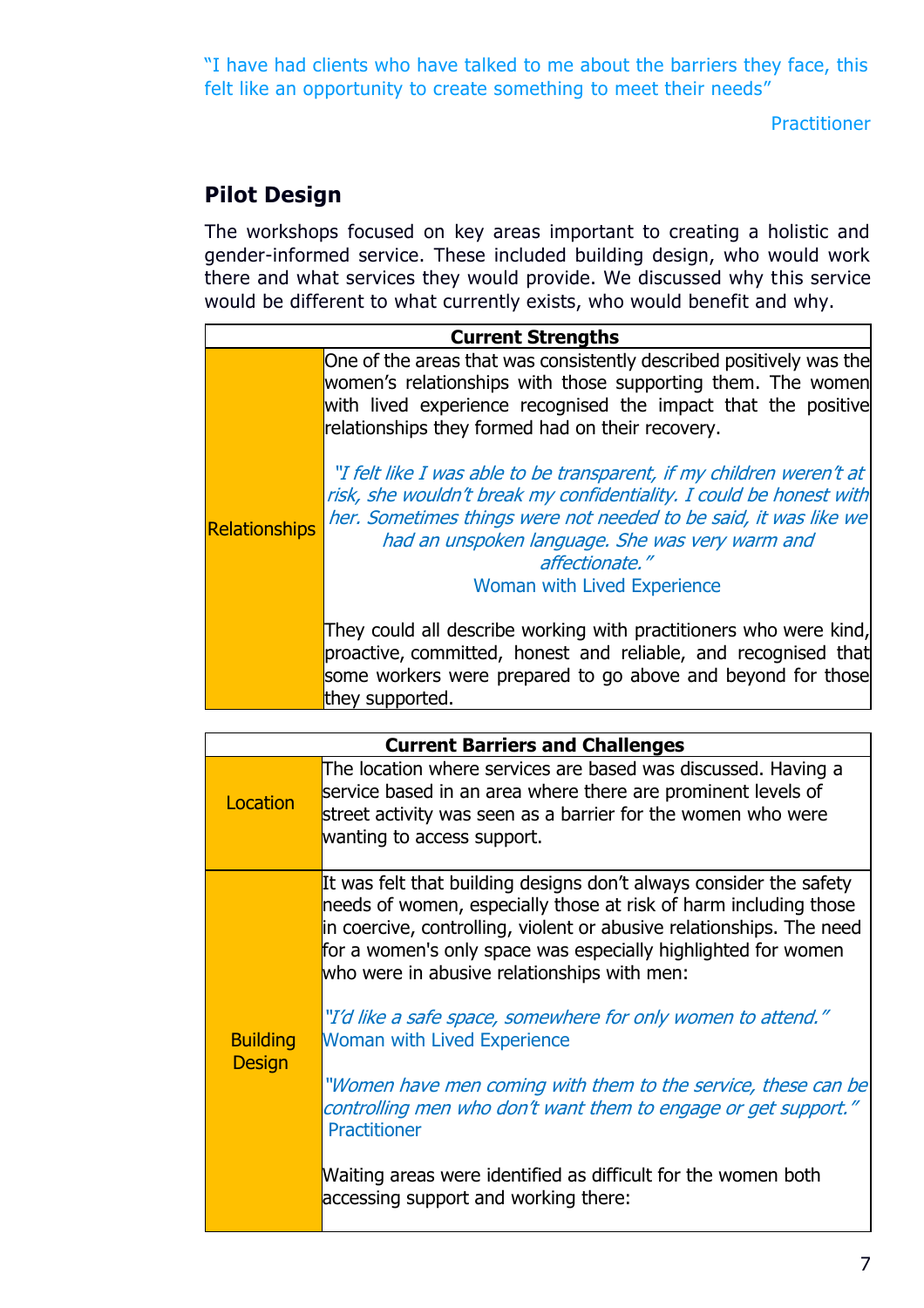|                        | "The waiting room can be an intimidating place, even for<br>workers"                                                                                                                                                                                                                                                                |
|------------------------|-------------------------------------------------------------------------------------------------------------------------------------------------------------------------------------------------------------------------------------------------------------------------------------------------------------------------------------|
|                        | <b>Practitioner</b>                                                                                                                                                                                                                                                                                                                 |
|                        | It was also felt that there was a lack of privacy/confidentiality in<br>waiting areas. This could be problematic if you are presenting<br>alongside a controlling partner.                                                                                                                                                          |
|                        | The lack of flexibility in the current system was highlighted as an<br>issue, including the lack of flexibility in times when you can<br>present.                                                                                                                                                                                   |
| Open days<br>and times | "The opening time didn't work for me, one of the only times I<br>made it was when I had been out [sex-working], I was able to<br>come straight from the beat."<br><b>Woman with Lived Experience</b>                                                                                                                                |
|                        | "To queue up in the morning, you wake up and you're sick, that's<br>not going to work. Even to sit down in front of a worker when you<br>are ill – it's not going to happen, that early morning thing is not<br>going to work. It needs to be at a reasonable time, to be able to<br>engage."<br><b>Woman with Lived Experience</b> |
|                        | All the lived experience participants in the workshops had had<br>negative experiences of current systems.                                                                                                                                                                                                                          |

|                           | <b>Ideas and Solutions</b>                                                                                                                                                                                                                                                                                                                                                                                               |
|---------------------------|--------------------------------------------------------------------------------------------------------------------------------------------------------------------------------------------------------------------------------------------------------------------------------------------------------------------------------------------------------------------------------------------------------------------------|
| Location                  | The women wanted somewhere that was easy to find, in a public<br>place and easily accessible by public transport. Location was also<br>felt to be important from a safety perspective:<br>"We need somewhere safe, somewhere on a main road where you<br>can see what's going on outside."<br>Woman with lived experience<br>"Somewhere with no alleyways or dark corners nearby."<br><b>Woman with Lived Experience</b> |
|                           | Different options were considered including existing women only<br>spaces within the borough, GP (General Practitioner) surgeries and<br>medical centres. The possibility of opening somewhere new that<br>was specifically designed for this purpose was also proposed.                                                                                                                                                 |
|                           | "Somewhere fresh, somewhere new."<br>Practitioner                                                                                                                                                                                                                                                                                                                                                                        |
| <b>Building</b><br>design | All participants wanted somewhere that feels calm. They wanted it<br>to be comfortable, inclusionary, and inspiring, with space to talk<br>confidentially.                                                                                                                                                                                                                                                               |
|                           | Ideas suggested to support this were quotes and imagery on the<br>walls in waiting areas, a radio playing gentle music, bright and                                                                                                                                                                                                                                                                                       |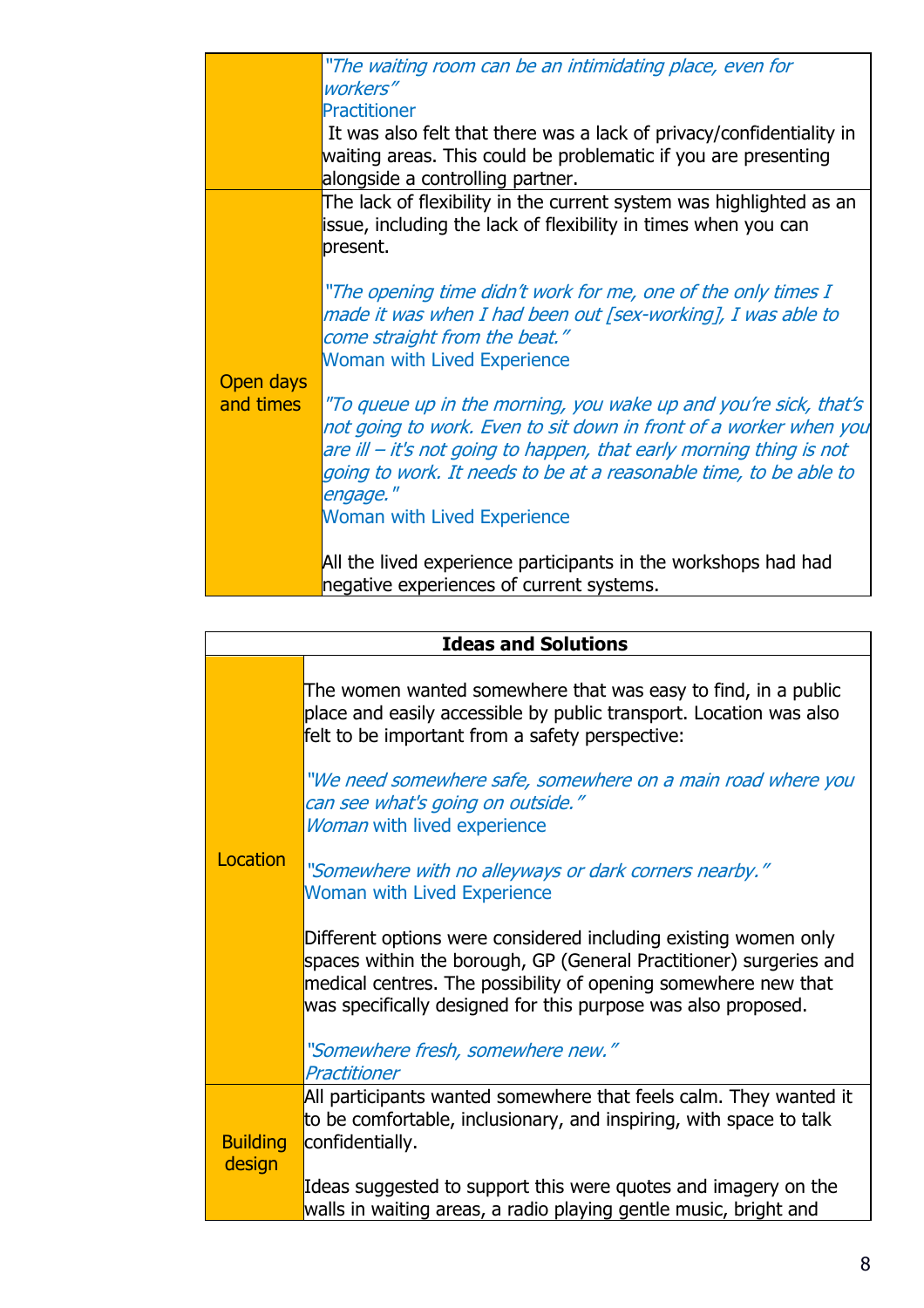|                                | colourful walls and accessories, gentle lighting, candles, plants, a<br>humidifier with calming smells and quiet 121 spaces.                                                                                                                                                                                           |
|--------------------------------|------------------------------------------------------------------------------------------------------------------------------------------------------------------------------------------------------------------------------------------------------------------------------------------------------------------------|
|                                | "When everything in your life is very hectic, you need somewhere<br>where you can de-stress."<br>Woman with lived experience                                                                                                                                                                                           |
|                                | They also wanted a building where they could not only feel safe<br>inside but get out safely if they needed to. This was felt to be<br>especially important for women in abusive relationships including<br>domestic abuse and women in violent relationships linked to their<br>sex work.                             |
|                                | "We need somewhere with two exits."<br><b>Woman with Lived Experience</b>                                                                                                                                                                                                                                              |
|                                | It was agreed that having the option to attend in the morning,<br>afternoon and into the evening suited the needs of a range of<br>women including sex working women and those with children. It<br>was felt that having options around days and times would<br>encourage attendance.                                  |
| <b>Opening</b><br><b>Times</b> | "The beginning of the week is better; Fridays, Saturdays, they're the<br>days when you can make the most money, you're not thinking<br>about anything else, Sundays you're recovering, Mondays and<br>Tuesdays, that's when you've had enough, that's when you want<br>the help"<br><b>Woman with Lived Experience</b> |
|                                | Both drop-in and fixed appointments should be offered, depending<br>on the need of the individual.                                                                                                                                                                                                                     |

| Access to the following is seen as essential: |
|-----------------------------------------------|
|-----------------------------------------------|

|                                     | <b>Support</b>                                                                                                                                                                                      |
|-------------------------------------|-----------------------------------------------------------------------------------------------------------------------------------------------------------------------------------------------------|
| Doctor/Specialist GP                | The participants wanted a blended team of both lived                                                                                                                                                |
| <b>Nurse</b>                        | and learned experience, that came from diverse                                                                                                                                                      |
|                                     | Volunteers/Peer Support backgrounds and cultures. Representation was                                                                                                                                |
| <b>Recovery Workers</b>             | recognised as being important.                                                                                                                                                                      |
| Psychologist or                     |                                                                                                                                                                                                     |
| counsellor<br>Dual diagnosis Worker | It was agreed that it was important that all peers and<br>professionals who work alongside the women<br>understand and are empathetic to their day to day<br>lives.                                 |
|                                     | The participants recognised there was a need to access<br>a female worker if needed, as it was felt that female<br>workers could better understand them beyond the<br>labels they were given.       |
|                                     | "I see women who have had traumatic experiences<br>wanting female psychologists and workers, it's much<br>harder to work with a male if you have been through<br>difficulty with males in the past" |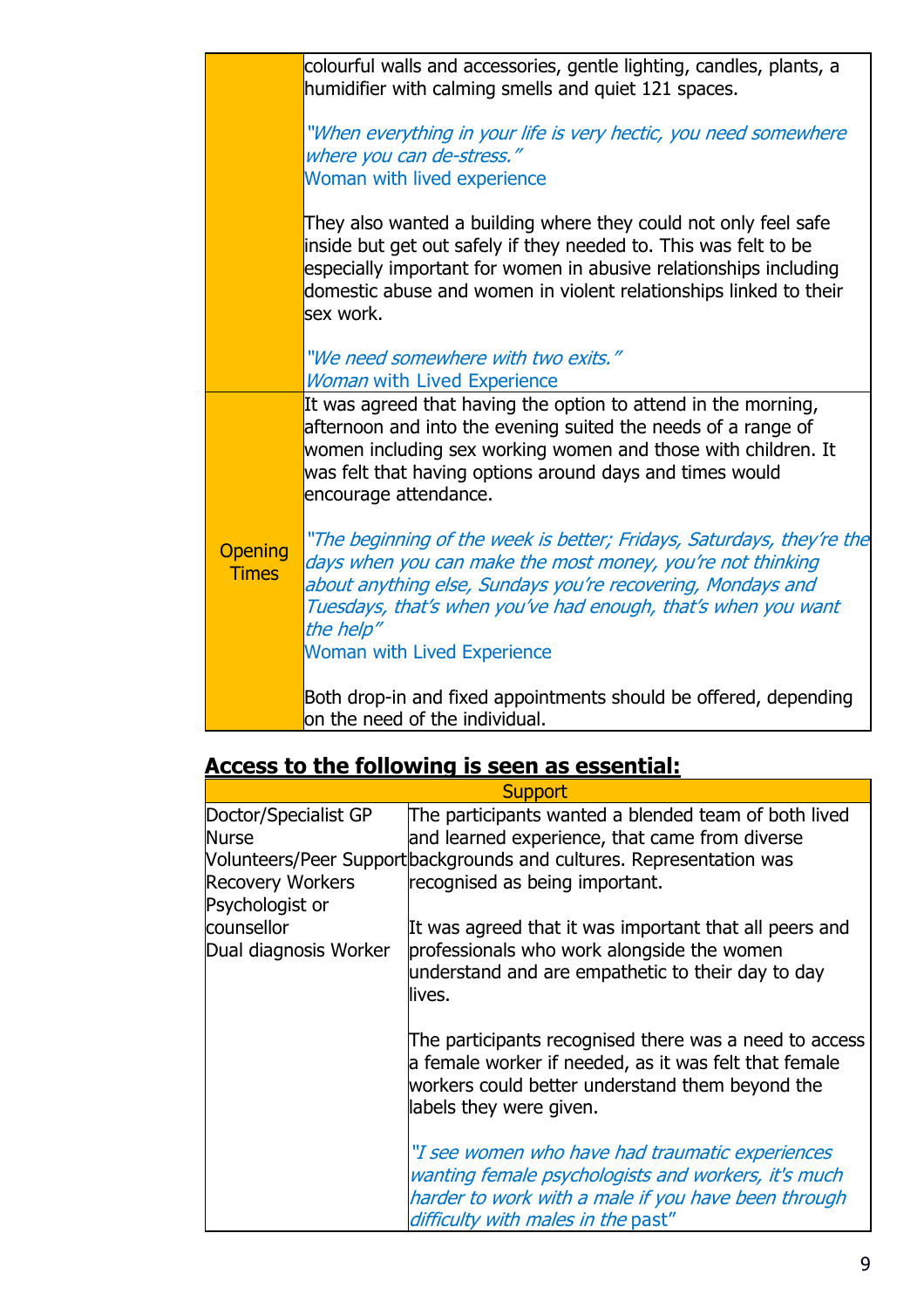|                                                                                                                                                                                                                          | <b>Practitioner</b>                                                                                                                                                                                                                                                                                                                                                                                                                                                                                                                                                                 |
|--------------------------------------------------------------------------------------------------------------------------------------------------------------------------------------------------------------------------|-------------------------------------------------------------------------------------------------------------------------------------------------------------------------------------------------------------------------------------------------------------------------------------------------------------------------------------------------------------------------------------------------------------------------------------------------------------------------------------------------------------------------------------------------------------------------------------|
|                                                                                                                                                                                                                          | Women wanted workers who were kind, empathetic,<br>compassionate, patient, non-judgemental and culturally<br>aware.                                                                                                                                                                                                                                                                                                                                                                                                                                                                 |
|                                                                                                                                                                                                                          | <b>Clinical services</b>                                                                                                                                                                                                                                                                                                                                                                                                                                                                                                                                                            |
| Needle exchange<br>Initial assessments<br>Opiate prescribing<br>Referrals and<br>signposting<br>Mental Health/Dual<br>Diagnosis support<br>Physical and Sexual<br><b>Health Checks</b>                                   | As previously mentioned, the participants discussed<br>the importance of positive relationships between those<br>being supported and those offering support services.<br>"One worker really sticks out for me, my experience<br>with her was great because she knew me so well."<br><b>Woman with Lived Experience</b><br>Additional services were also discussed including easily<br>accessible dual diagnosis support, rapid access to<br>emergency beds and refuge spaces. <sup>2</sup>                                                                                          |
|                                                                                                                                                                                                                          | <b>Flexible initial meetings</b>                                                                                                                                                                                                                                                                                                                                                                                                                                                                                                                                                    |
| Both drop- in and<br>appointments available<br>Assessments to be<br>completed on the first<br>meeting or over a series<br>of meetings<br>Screening tool to help<br>identify personal<br>barriers to accessing<br>support | The need for flexibility in how the initial assessment<br>process was conducted was highlighted.<br>"We could do assessments over a series of<br>appointments to help women build a relationship with<br>us."<br><b>Practitioner</b><br>And the need to be guaranteed assessment at the point<br>of presentation was seen as essential.<br>"I found it very difficult my first time I was told to go<br>half an hour before it opened which I did but I was<br>number 5 in the queue, and they only see the first 3, so<br>I had to go home."<br><b>Woman with Lived Experience</b> |
|                                                                                                                                                                                                                          | <b>Holistic Services</b>                                                                                                                                                                                                                                                                                                                                                                                                                                                                                                                                                            |
| Hot food and/or drinks<br>Food parcels<br>Clothes/shoes bank<br>Complimentary<br>therapies<br>Condoms/sexual health<br>kits                                                                                              | Participants identified the need to have holistic services<br>that met women's needs alongside traditional clinical<br>services.<br>"Sometimes a shower and a change of clothes can<br>make a massive difference."<br><b>Woman with Lived Experience</b>                                                                                                                                                                                                                                                                                                                            |
| Basic personal hygiene<br>kits<br>Pampering<br>Safe space to sit quietly<br>Showers and washing<br>machines/dryers                                                                                                       | Women having an opportunity for pampering<br>and taking care of their appearance was seen as<br>important for self-esteem and supporting well-being.                                                                                                                                                                                                                                                                                                                                                                                                                                |

 $<sup>2</sup>$  Fulfilling Lives LSL have also published a report on dual diagnosis, which can be found</sup> on our website:<https://fulfillingliveslsl.london/dual-diagnosis-and-access-to-support/>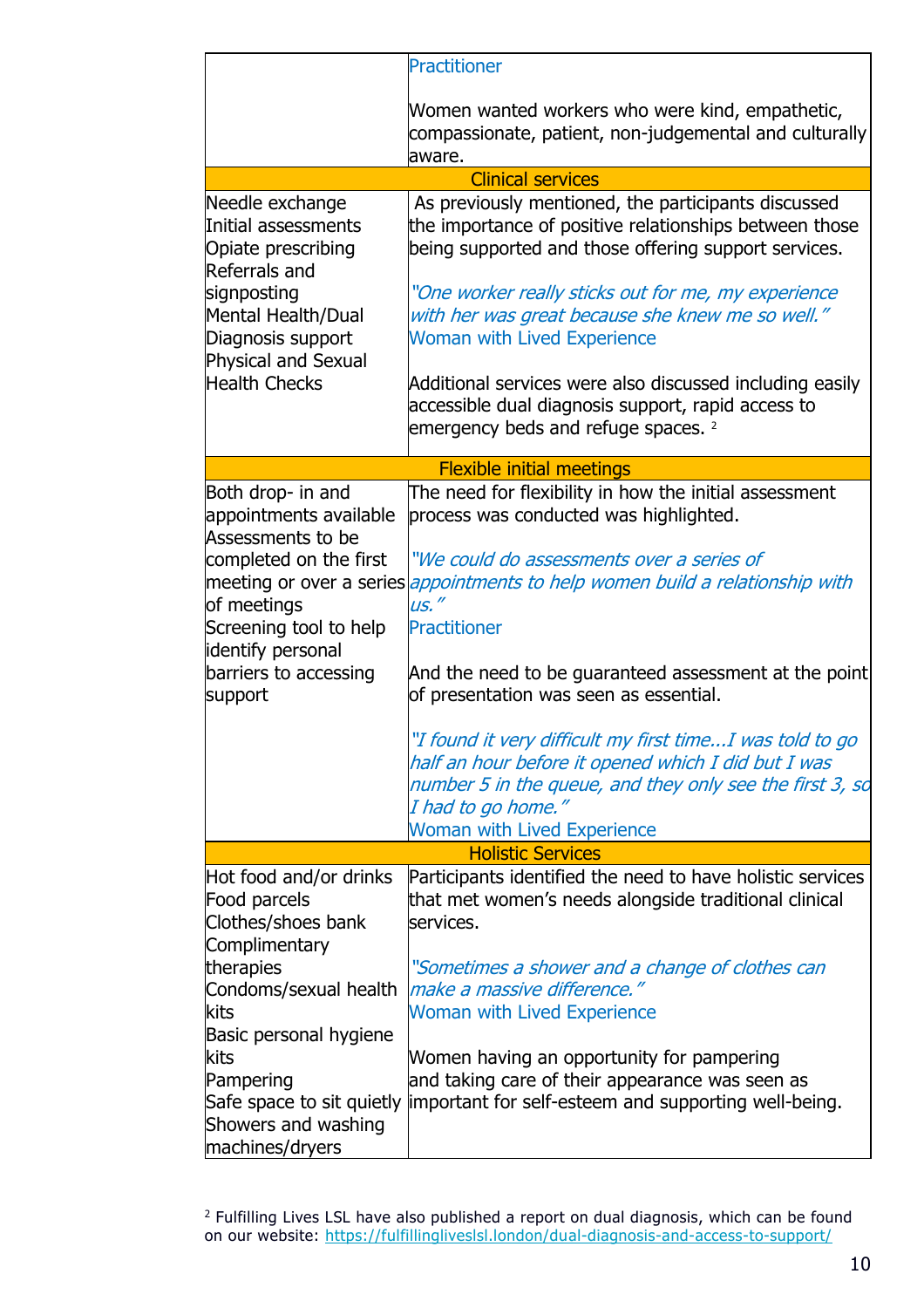|                                                                                                                                                    | It was felt that having access to clinical and holistic<br>services in the same place would encourage<br>engagement, create an inviting atmosphere, and meet<br>multiple needs at the same time.                                                                                                                |
|----------------------------------------------------------------------------------------------------------------------------------------------------|-----------------------------------------------------------------------------------------------------------------------------------------------------------------------------------------------------------------------------------------------------------------------------------------------------------------|
|                                                                                                                                                    | <b>External Services</b>                                                                                                                                                                                                                                                                                        |
| Workshops/life-<br>skills/careers and<br>budgeting<br>Legal advice<br>Housing advice<br>Benefits advice<br>Social Services<br>Police and Probation | The women with lived experience talked about the<br>barriers that having to go to multiple services to get<br>their support needs met raised.<br>"Going to different places for different things is too<br>much sometimes, having everyone in one place would<br>help."<br><b>Woman with Lived Experience</b>   |
|                                                                                                                                                    | The group felt that having drop-in sessions with key<br>services available would<br>support women to address needs in different areas.<br>This in turn would give them greater ability to focus on<br>their drug and alcohol support needs. This point<br>recognises that support needs do not present in silo. |

# **Staff support, training and inclusion:**

|                      | It was recognised that support for staff was essential for a<br>happy and productive team. These were identified as essential to<br>a smooth-running service:<br>Well-resourced and staffed                                                                                                                                                                                                                                                                                                                 |
|----------------------|-------------------------------------------------------------------------------------------------------------------------------------------------------------------------------------------------------------------------------------------------------------------------------------------------------------------------------------------------------------------------------------------------------------------------------------------------------------------------------------------------------------|
| <b>Staff Support</b> | Manageable caseloads<br>Regular breaks and time for admin<br>$\bullet$<br>Acceptable behaviours and use of service agreement-co-<br>designed with those attending the service<br>Policies and procedures to underpin practice with additional<br>policies e.g., a trans policy (see below)<br>Regular supervision and training                                                                                                                                                                              |
| <b>Training</b>      | The value of training being delivered by people with lived<br>experience was discussed. The idea to design a 'Day in the life of'<br>training was suggested to support team members to better<br>understand the barriers that women experience when attempting<br>to access support.<br>A need for all team members to have-specialist LGBTQ+<br>training was identified.                                                                                                                                   |
| <b>Inclusivity</b>   | The following points were discussed, and need to explored<br>further:<br>Age restrictions: access to support for young people<br>identified as a gap in service provision<br><b>Opening times:</b> that meet the needs of all women<br>$\bullet$<br>Safe and welcoming environment for all: Cis/trans/non-<br>binary/all faiths and cultures, including gender neutral<br>toilets/showers and places to pray<br><b>Clear Policies:</b> on who can use the service e.g.,<br>$\bullet$<br><b>Trans Policy</b> |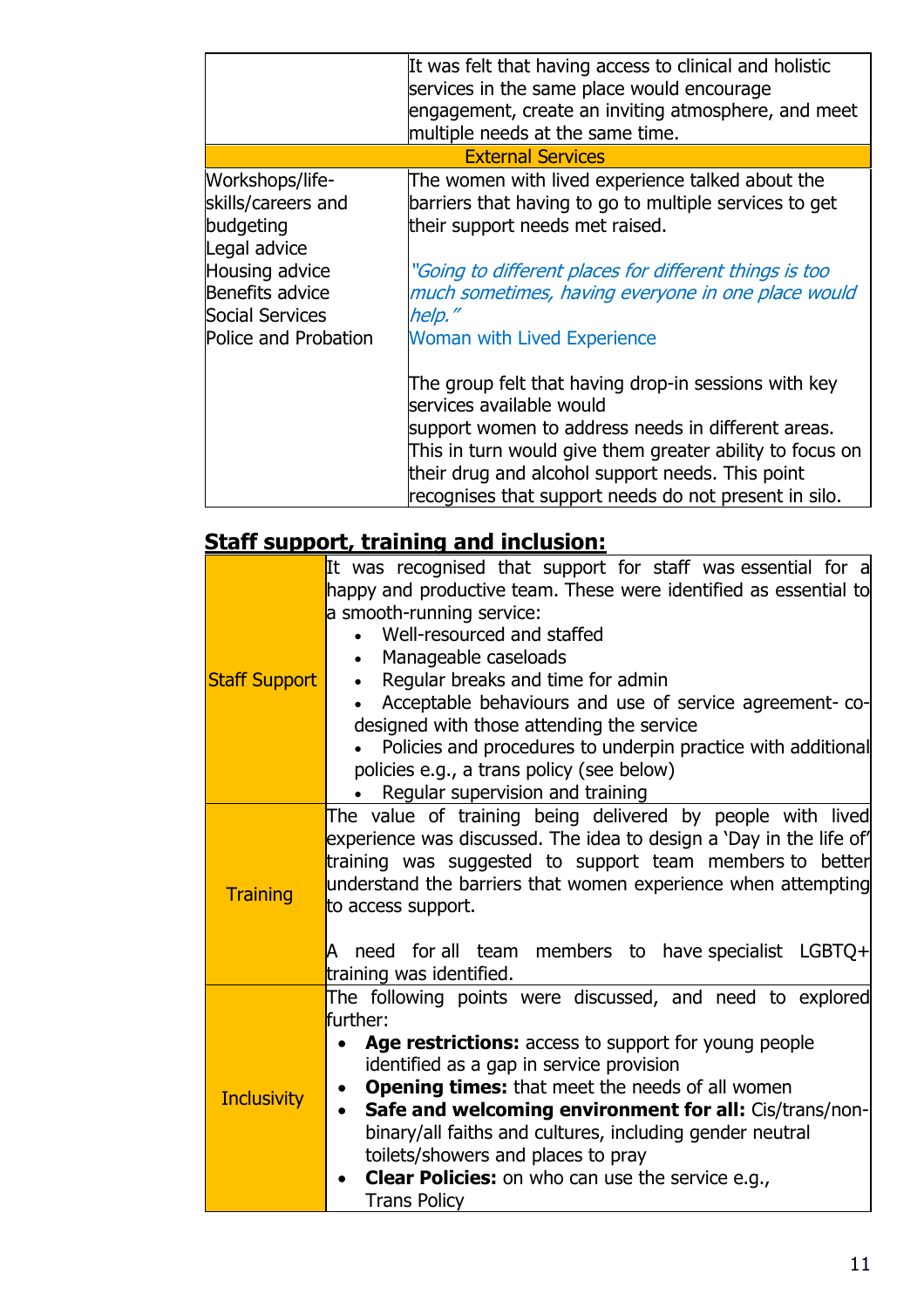



# **Communication/Marketing**

The women identified the need to market the service to a wide number of women while maintaining a level of discretion and suggested the following ideas:

|                                   | <u>romen mine maintaining a level or aberction and baggebted the rolloming lacab.</u>                                                                                                 |
|-----------------------------------|---------------------------------------------------------------------------------------------------------------------------------------------------------------------------------------|
|                                   | There is a need for women to be able to contact the service when<br>the time is right for them. The suggestion was made for a single<br>contact phone number to call for information. |
| <b>Single Point</b><br>of Contact | "Some women are frightened and want to remain anonymous,<br>the phoneline could support those women to access advice and<br>support."<br><b>Woman with Lived Experience</b>           |
| <b>Number</b>                     | "You could invite women to come and meet with you and look<br>round the service before they committed to anything."<br>Practitioner                                                   |
|                                   | It was thought that a rota of people available including staff and<br>peers could be available to answer calls and be the first point of<br>access to support and information.        |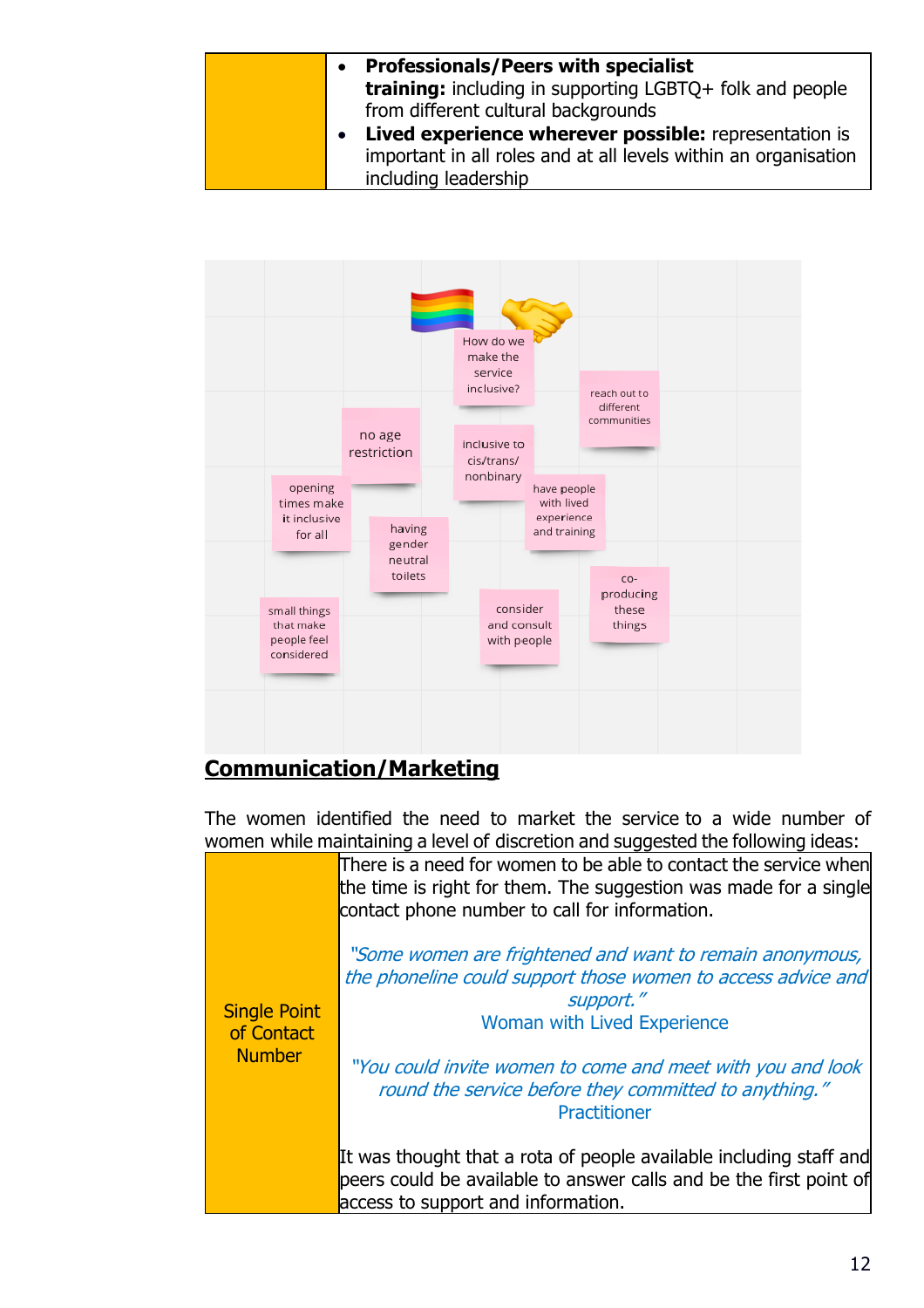|                                                    | Posters that were co-designed alongside women who would use<br>the service to be displayed in key locations e.g., specialist<br>women's services, GP surgery's, probation, social services etc. |
|----------------------------------------------------|-------------------------------------------------------------------------------------------------------------------------------------------------------------------------------------------------|
| <b>Posters and</b><br><b>Wallet sized</b><br>cards | Wallet sized cards to be printed displaying the central contact<br>number which can be handed out by practitioners/outreach. No<br>address just a simple message and a contact number.          |
|                                                    | "You need something discreet that you can carry with you, or<br>that outreach teams can give out easily."<br><b>Woman with Lived Experience</b>                                                 |
|                                                    | It was recognised that workers and services are talked about<br>amongst female peer groups in the borough.                                                                                      |
| Word of<br>mouth                                   | "Word gets around if there is something good going on"<br>Woman with Lived Experience                                                                                                           |
|                                                    | If you provide a service where women feel supported, welcome,<br>and safe, they will let each other know and encourage their<br>peers to attend.                                                |

### **Feedback on Co-creation/Workshop process**

In the final workshop the participants spent time reflecting on how what they had created was different from things that had been tried before, and on their experiences of taking part and working together. Here are some quotes that summarise their overall experience:

"We didn't just talk about problems – we talked about solutions"

"Co-production is the way forward. The whole thing of being heard and getting the service users voice heard. I'm proud to say I was part of this"

"I really think this kind of thing is the way forward – professionals and service users working together"

"This experience has reinvigorated me to keep pushing forward on these issues"

"I have found it really good; it's been a really positive experience having a forum in which there isn't a hierarchy"

"For me I just think it's been amazing, it's been great to be a part of it, and if it succeeds it means a lot, we were part of this movement"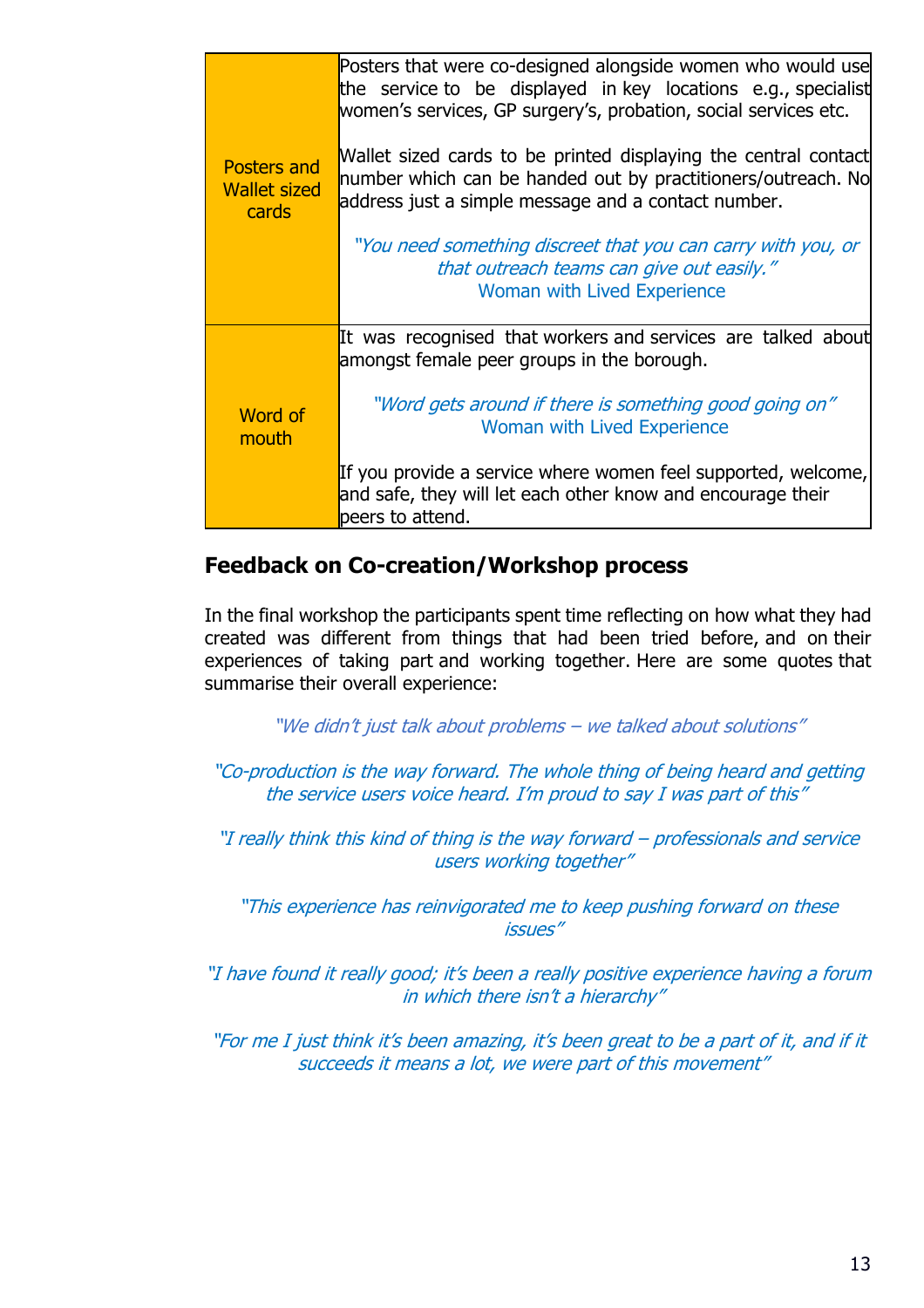

# **Co-produced recommendations to improve women's access to drug and alcohol services**

Time and thought were put into creating these recommendations and they are based on the experience of the participants and the discussion generated in the workshops.

| <b>Safety</b>        | 1. Establish a women's only space.<br>Consider the options for a women's access point,<br>ensuring that the location is easy to find, in a public<br>place and accessible by public transport.<br>2. Ensure that the space provided for women<br>prioritises safety, and that a calm and inviting<br>environment is created. This should include providing<br>a safe and quiet space for women to be use, as and<br>when needed. |
|----------------------|----------------------------------------------------------------------------------------------------------------------------------------------------------------------------------------------------------------------------------------------------------------------------------------------------------------------------------------------------------------------------------------------------------------------------------|
| <b>Flexibility</b>   | 3. Ensure that opening times are responsive<br>to the realities of women's lives.<br>4. Ensure women have a choice between drop-in<br>appointments and fixed appointments.<br>5. Ensure that women can access female workers and<br>support, as well as peer support.<br>6. Offer the option to complete assessments over a<br>series of meetings allowing relationships to develop<br>through the process.                      |
| <b>Accessibility</b> | 7. Ensure clear and accessible routes for contacting<br>the service, for example through a single point of<br>contact number.<br>8. Consider wider promotion of the service, for<br>example through the co-creation of posters<br>and discreet wallet sized cards.                                                                                                                                                               |